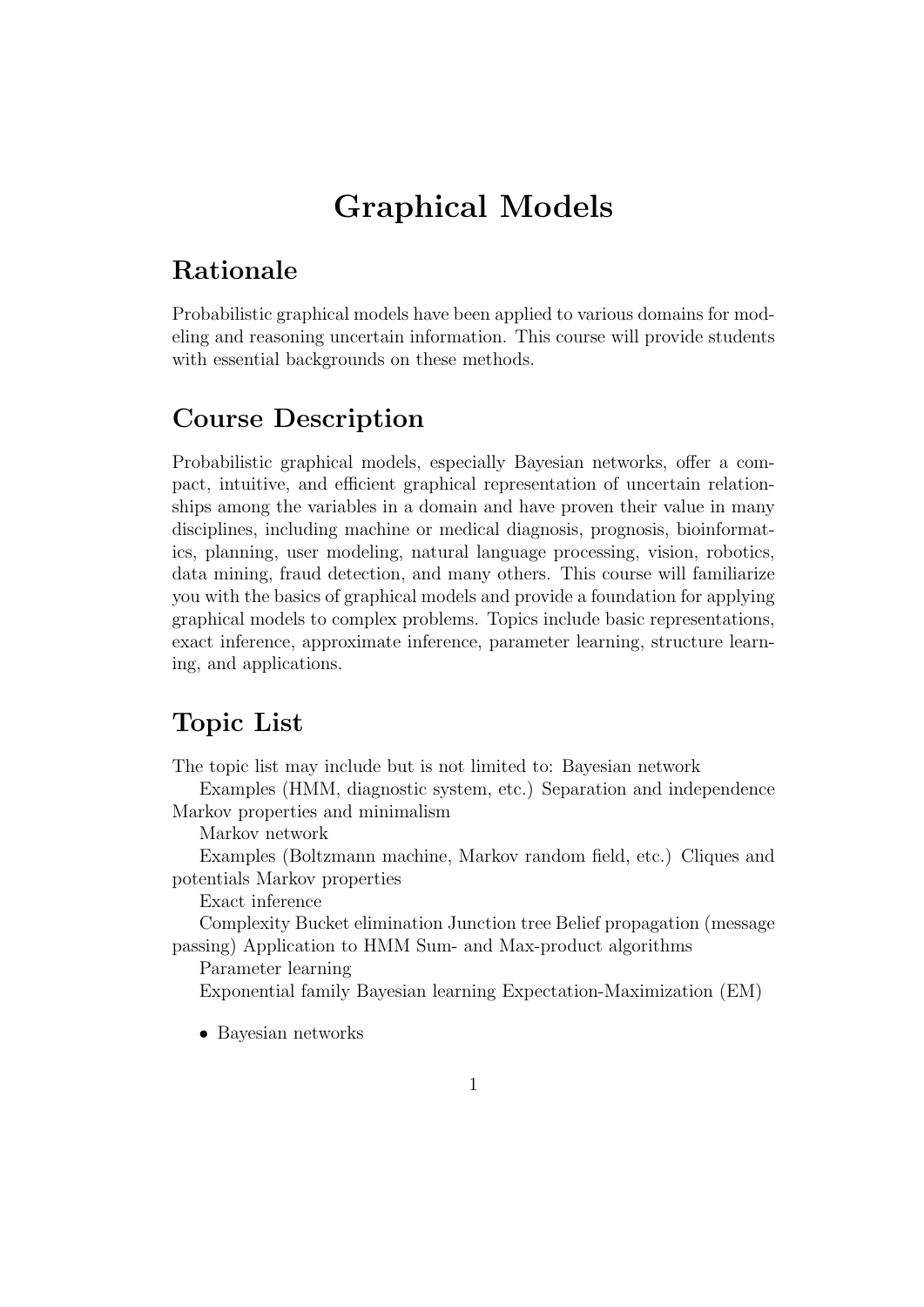- Examples (HMM, diagnostic system, etc.)
- Separation and independence
- Markov properties and minimalism
- Markov networks
- Undirected Graphical Models
	- Decomposable Graphs
	- Separation and Conditional Independence
	- Junction Trees
	- Examples (Boltzmann machine, Markov random field, etc.)
	- Cliques and potentials
	- Markov properties
- Inference
	- Complexity
	- Bucket elimination
	- Belief propagation (message passing)
	- Application to HMM
	- Sum- and Max-product algorithms
- Parameter learning
	- Exponential family
	- Bayesian learning
	- Expectation-Maximization (EM)
- Model Estimation